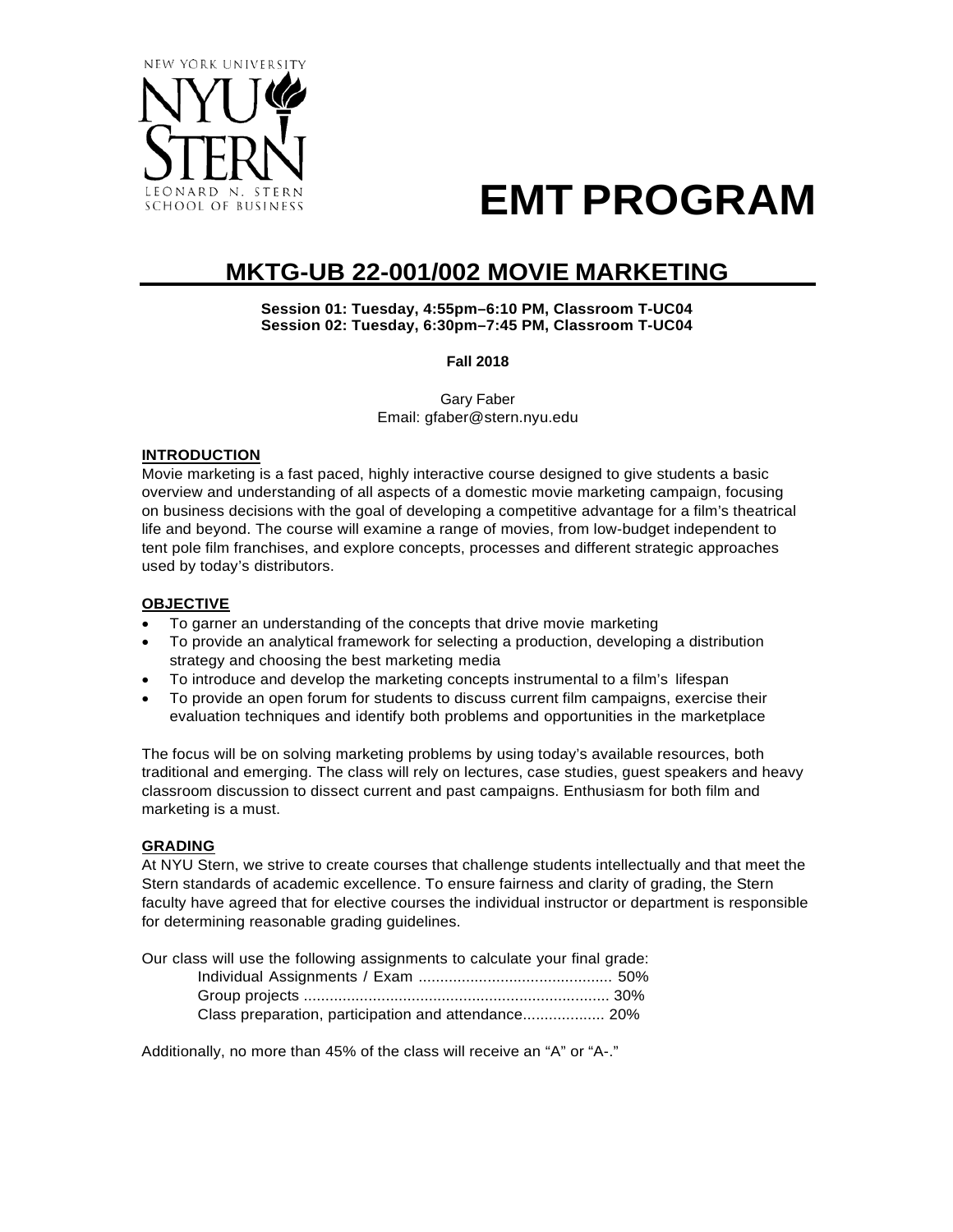# **INSTRUCTOR POLICIES**

Students are expected to attend each class as well as participate and drive discussion. **Absences and tardiness will have a direct reflection on a low class participating grade**. Absences will only be excused in the case of documented illness (with a doctor's recommendation to miss class), family emergency, religious observance, or civic obligation. Recruiting activities and business trips are not acceptable reasons for absence from class.

Assignments are due at the beginning of class; unexcused lateness will have an adverse effect on your grade.

#### **Laptops, mobile phones, recorders and other electronic devices may not be used in class.**

# **ACADEMIC INTEGRITY**

Integrity is critical to the learning process and to all that we do here at NYU Stern. As members of our community, all students agree to abide by the NYU Stern Student Code of Conduct, which includes a commitment to:

- Exercise integrity in all aspects of one's academic work including, but not limited to, the preparation and completion of exams, papers and all other course requirements by not engaging in any method or means that provides an unfair advantage.
- Clearly acknowledge the work and efforts of others when submitting written work as one's own. Ideas, data, direct quotations (which should be designated with quotation marks), paraphrasing, creative expression, or any other incorporation of the work of others should be fully referenced.
- Refrain from behaving in ways that knowingly support, assist, or in any way attempt to enable another person to engage in any violation of the Code of Conduct. Our support also includes reporting any observed violations of this Code of Conduct or other School and University policies that are deemed to adversely affect the NYU Stern community.

The entire [Stern Student Code of Conduct](http://www.stern.nyu.edu/portal-partners/current-students/undergraduate/resources-policies/code-of-conduct) applies to all students enrolled in Stern courses.

To help ensure the integrity of our learning community, prose assignments you submit to Classes will be submitted to Turnitin. Turnitin will compare your submission to a database of prior submissions to Turnitin, current and archived Web pages, periodicals, journals, and publications. Additionally, your document will become part of the Turnitin database.

# **GENERAL CONDUCT & BEHAVIOR**

Students are also expected to maintain and abide by the highest standards of professional conduct and behavior. Please familiarize yourself with [Stern's Policy in Regard to In-Class](http://www.stern.nyu.edu/portal-partners/current-students/undergraduate/resources-policies/academic-policies)  [Behavior & Expectations](http://www.stern.nyu.edu/portal-partners/current-students/undergraduate/resources-policies/academic-policies) and the [NYU Disruptive Behavior Policy.](https://www.nyu.edu/about/policies-guidelines-compliance/policies-and-guidelines/university-student-conduct-policy.html)

# **CLASS PARTICIPATION**

Like marketing itself, some of the best ideas are generating by brainstorming and group discussion. Therefore, it is essential that you come to class fully prepared with having read the assignment as well as having a handle on the latest industry news (see below).

Your grade will be determined based on the quality of your interaction and will be measured against the following criteria: Preparation, insights, extent of knowledge, and ability to drive / build on discussions.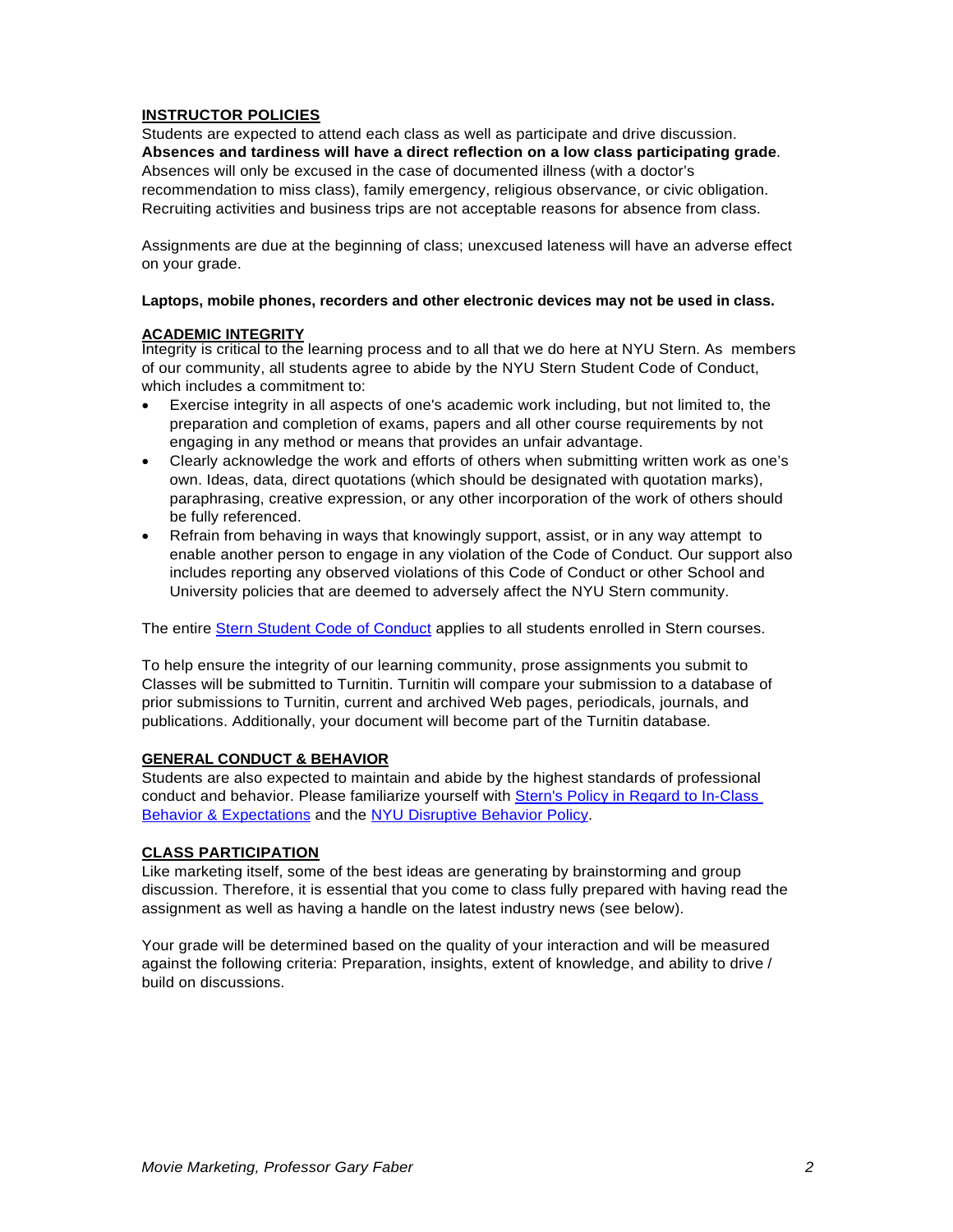# **READING**

In addition to assigned articles, it is imperative that you have a familiarity and understanding of the latest industry news. An easy way to do this is to routinely check industry trade sights and blogs (Variety, Hollywood Reporter, Deadline Hollywood, etc.). Most lectures will begin with an interactive dialogue about that week's current events.

# **GROUP PROJECTS**

Group work will be a major part of your grade. The idea of working in groups is to get you use to the team dynamics that are an important part of all movie (and general) marketing. The group project is designed to mimic actual movie studio workflow, whereas they all have individual components that will need to be merged seamlessly to reflect that it was one group that worked together. In other words, instead of completing your project with five people sitting together in front of a computer, the ideas should be generated from team meetings with the different parts of the project then being explored on a smaller group or individual basis. However, before turning in your group assignments, each section should be reviewed by all team members to ensure a unified voice and agreement in philosophy.

**Each student will have the obligation to evaluate the other members of their group, as well as themselves at the end of the course.**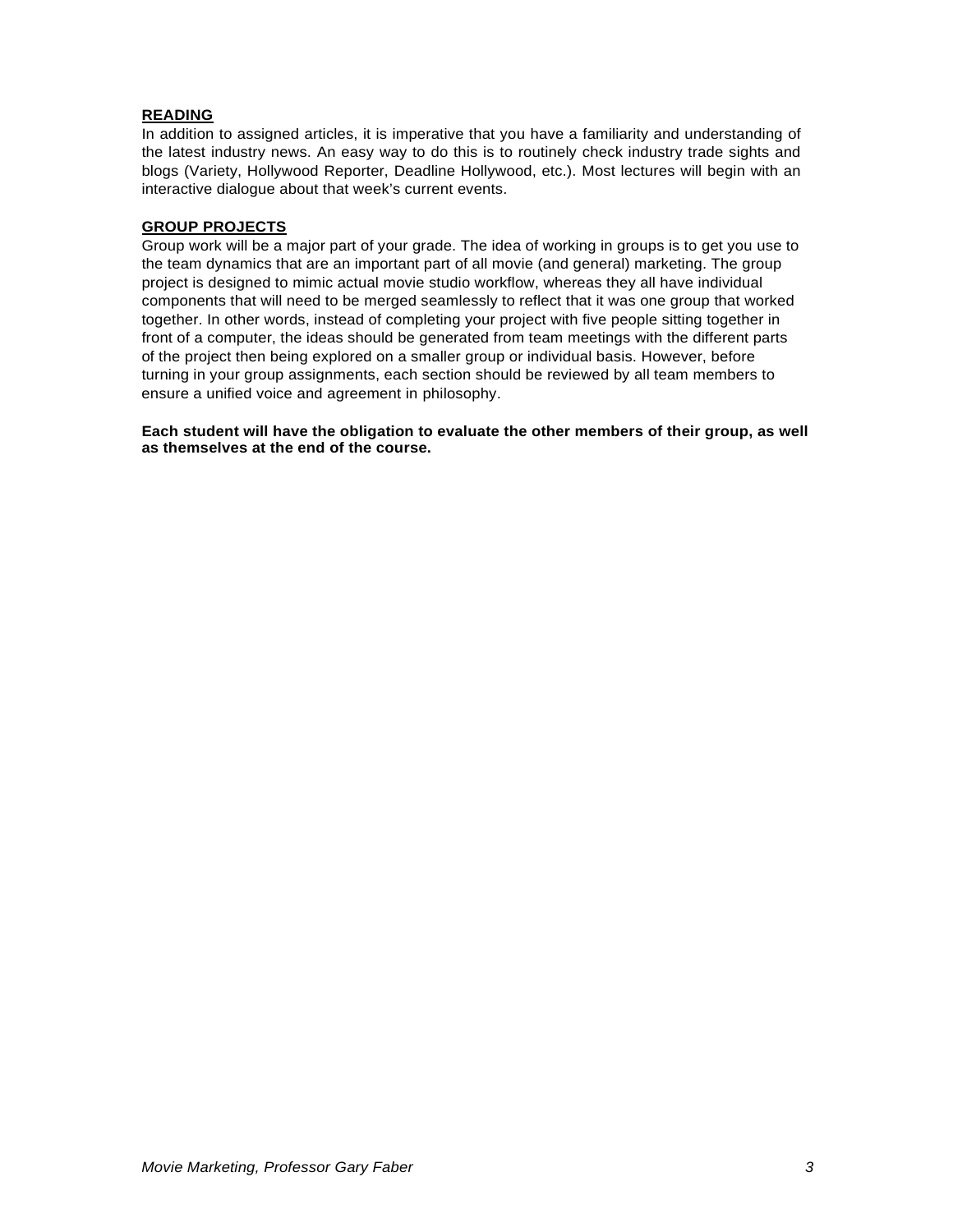# **COURSE SCHEDULE**

# **Week 1 (September 4, 2018)**

# **Key Topics:**

- Introduction
- Curriculum review, course objectives and course project deliverables
- The verticals of the film industry
- Brief history of the film industry and film marketing

# **Week 2 (September 11, 2018)**

# **Assignment**

*Come to class with a film or type of film that you are passionate about. We will use these to find individuals who share your interests to form a team with you.*

# **Key Topics:**

- Current players and trends in the film industry
	- **•** Studio system vs. independents
	- **Marketing considerations**
- The marketer's toolbox
- Box office introduction
- Form project groups

# **September 18, 2018 – NO CLASS (Yom Kippur)**

#### **Week 3 (September 25, 2018)**

*Group project teams due*

#### **Key Topics:**

- Understanding box office grosses and play out
- How to select the right project
- Understanding international box office potential
- Setting financial and creative goals

# **Week 4 (October 2, 2018)**

*Individual Assignment #1 due*

# **Key Topics:**

- Market sizing and movie going population
- Talent pedigree and marketability (using pop polls, etc.)
- Discuss group project and deliverables.

# **October 9, 2018 – NO CLASS (Legislative Day)**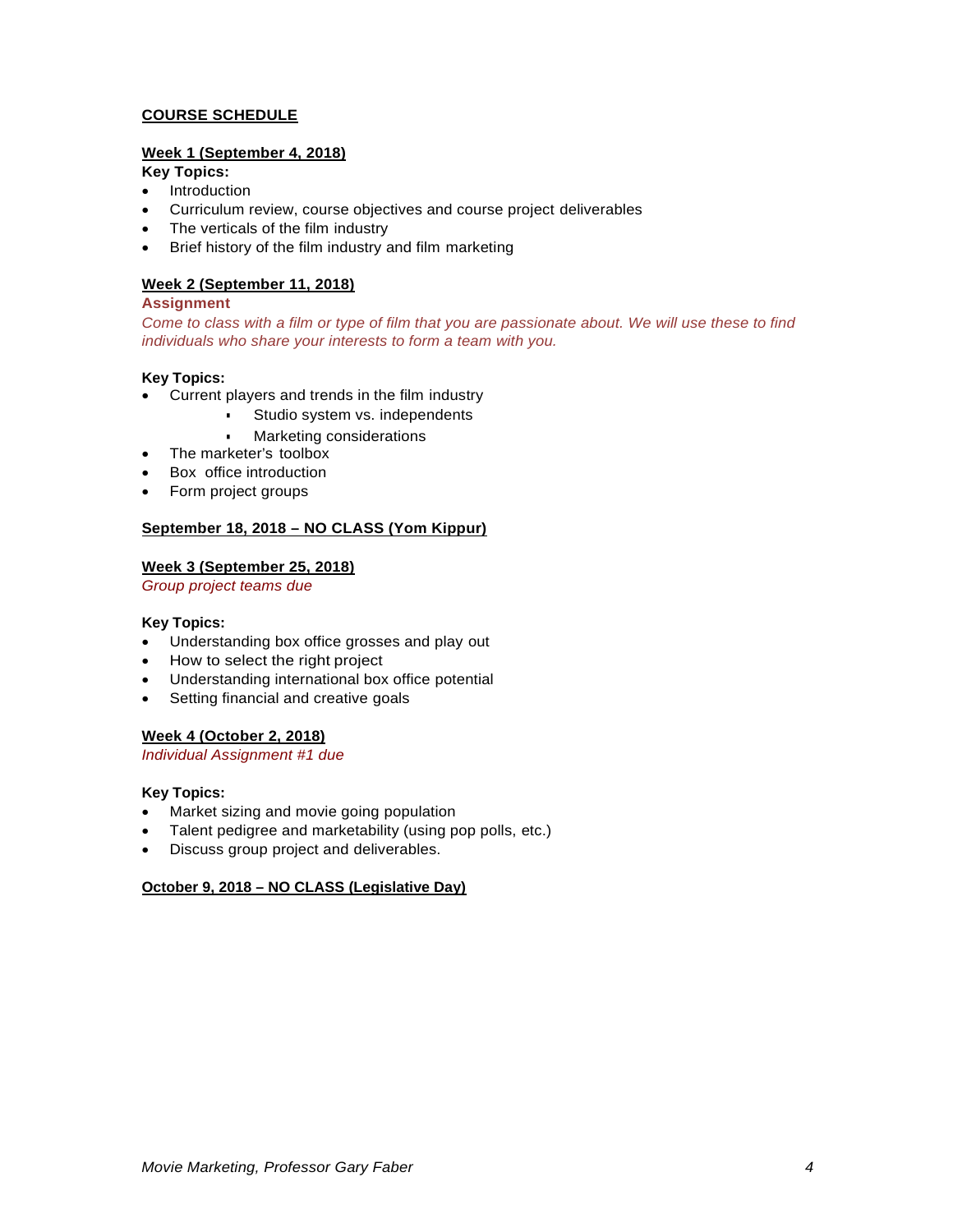# **Week 5 (October 16, 2018)**

# **Key Topics:**

- Distribution
	- Understanding release dates and release patterns
	- In-theater distribution and box office settlements
	- Box office reporting
- Exhibition
	- Chains vs. Independents
	- Trailer placement
	- Exhibition revenue

# **Week 6 (October 23, 2018)**

**Key Topics:**

- Positioning the film
- Target audience
- Using market research to gauge playability and understand your audience

# **Week 7 (October 30, 2018)**

*Group project Part 1 due*

# **Key Topics:**

- Media plan development
	- Understanding media terms and measurement
	- Media timeline
	- Introduction of media choices

# **Week 8 (November 6, 2018)**

# **Key Topics:**

- Media plan development (Continued)
	-
	- Reading a media plan<br>• Benefits/Challenges of • Benefits/Challenges of major media: TV, Radio, Print, Online
	- Added value media assets
- Discuss final group project deliverables
- Exam review

# **Week 9 (November 13, 2018)**

# **Exam**

**November 20, 2018 – TBD**

# **Week 10 (November 27, 2018)**

**Key Topics:**

- Introduction to the Creative Process
	- Creative material design, from script to screen
- Exam discussion